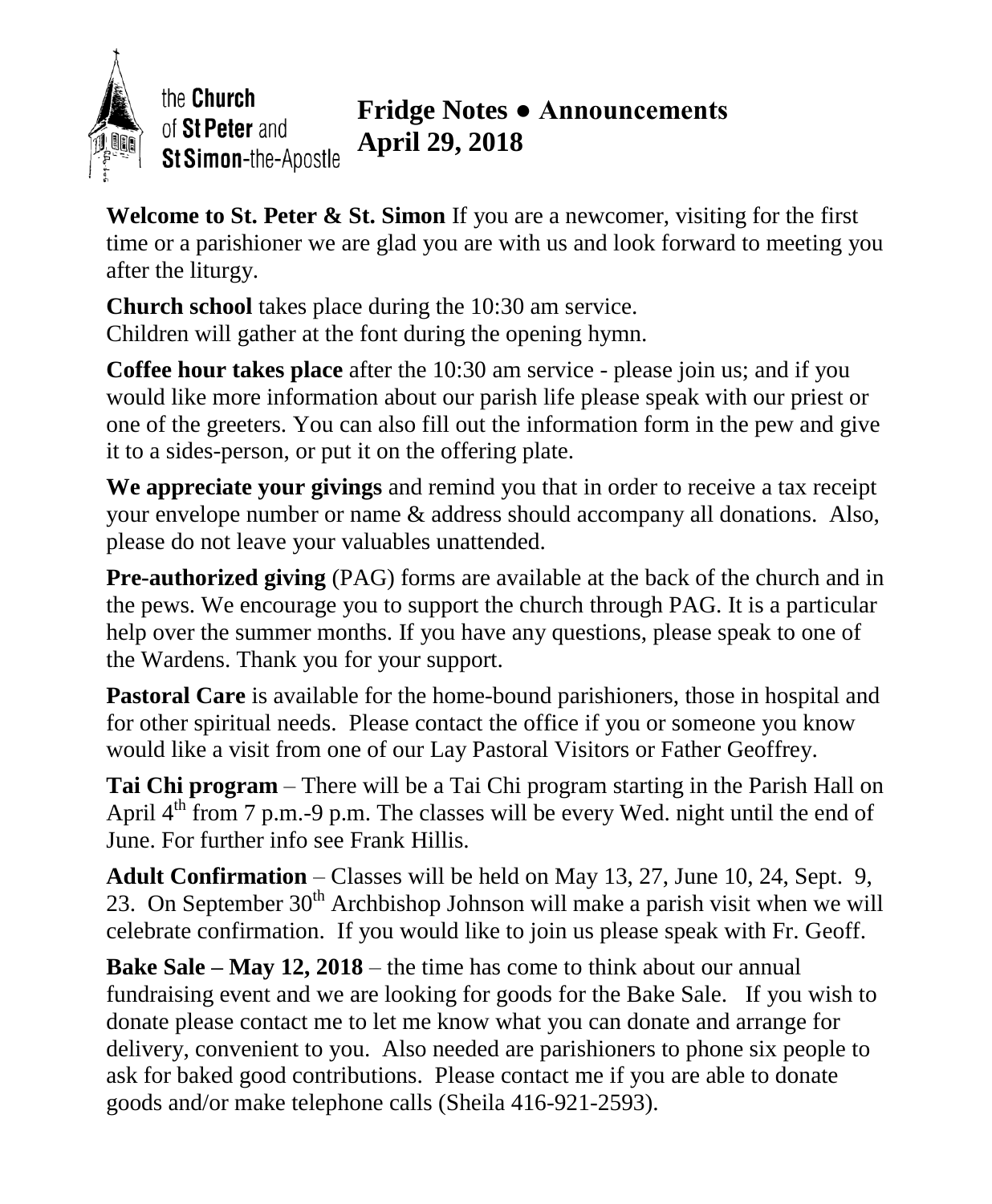## **THIS WEEK AT ST. PETER & ST. SIMON**

**Wednesday, May 2:** Athanasius, Bishop of Alexandria 11 am – Holy Eucharist with Anointing for Healing (in the Chapel) **Saturday, May 5:** 4 pm Jim Colling's Birthday Party Parish Hall **Sunday, May 6:** Sixth Sunday of Easter 8:30 am Holy Eucharist celebrated from The *BCP* 9:30 am Coffee & Conversation discussing the readings of the day. 10:30 am Holy Eucharist (Traditional) 4:30 pm Ordination of Deacons at St. James Cathedral 7 pm Ordination Reception for Shelly Pollard SPSS Parish Hall *Readings: Acts 10.44–48 / 1 John 5.1–6 / John 15.9–17* **Saturday, May 12:** 9 am SPSS Spring Sale **Sunday, May 13:** The Ascension of the Lord **Sunday, May 20:** The Day of Pentecost **Sunday, May 27:** Trinity Sunday **Sunday, June 17:** Parish Summer BBQ **Last Tuesday of the Month:** 6 pm Candlelight Evening Prayer Service

## **Spiritual Development and Education**

#### **Meeting Jesus in the Gospel of Matthew**

St Matthew's Gospel is placed first in the New Testament, not because it was written first, but because of its importance to the life of the Church. In the familiar passage such as the Sermon on the Mount and the Parables Discourse, the Gospel According to Matthew offers encouragement and direction for living a righteous life according to the new righteousness revealed in Jesus Christ. We will begin studying Matthew's Gospel on four upcoming evenings: May30, June 6, 13 and 20. A light meal will be offered at 6 pm followed by the study at 7 pm. We will end with Compline at 8.30 pm. There is a sign-up sheet in the lobby – we hope you will join us.

#### **Pentecost Food Drive**

From now until the Feast of Pentecost (May  $20<sup>th</sup>$ ) we will collect non-perishable food items for the St. Bart's Food Bank. Please place donation of food in the bins located in the Church.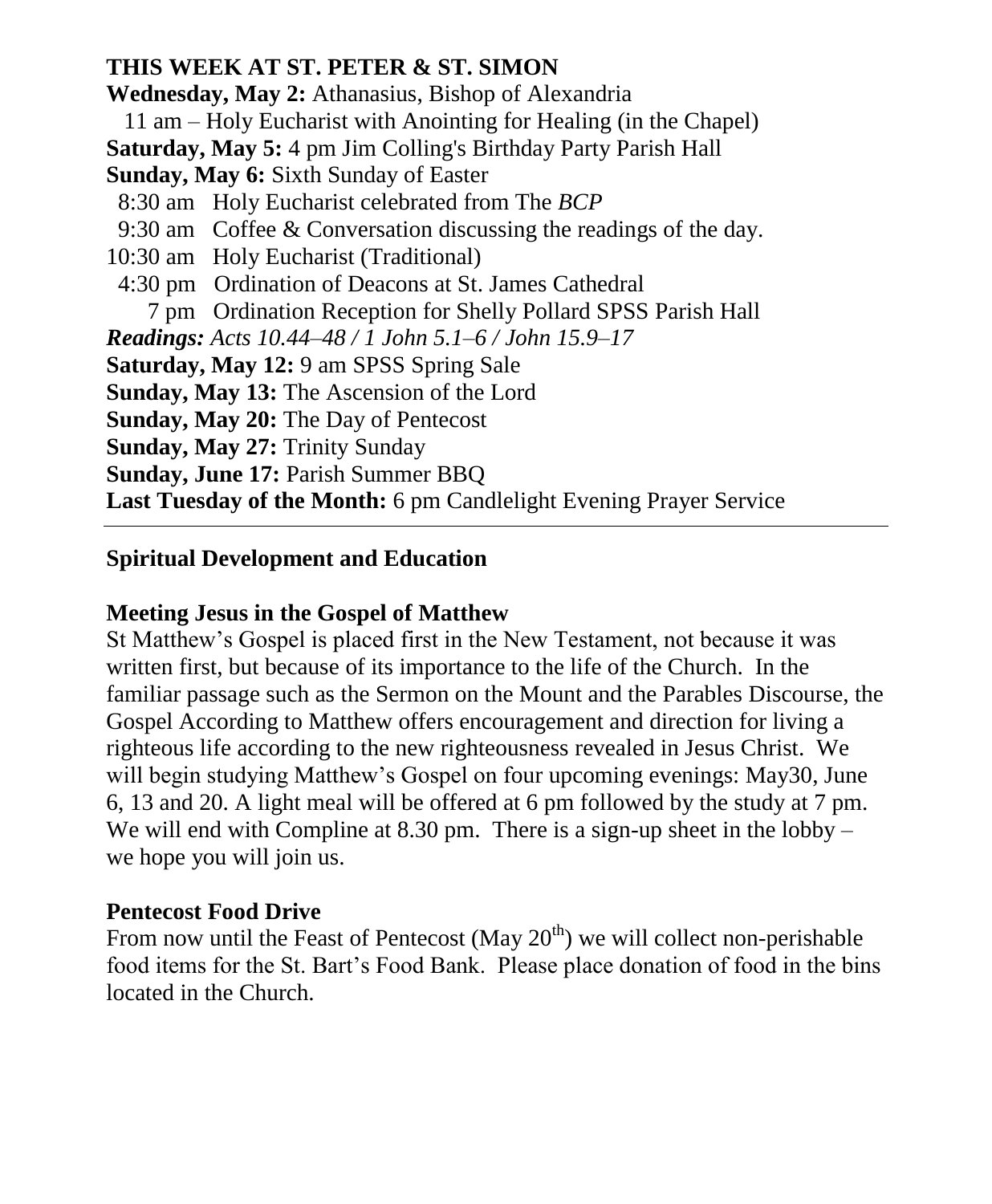

Don't Miss Out on Your Chance to get great items at wonderful prices:

Gifts

Toys

Jewelry

Art

Household Articles

**Home Baking** Preserves

# **Spring Sale**



St Peter & St Simon's Church 525 Bloor Street E Just East of Sherbourne Subway www.stsimons.ca

Sat May 12th 2018 9 AM to 1 PM



Come have a coffee and buy that special something!